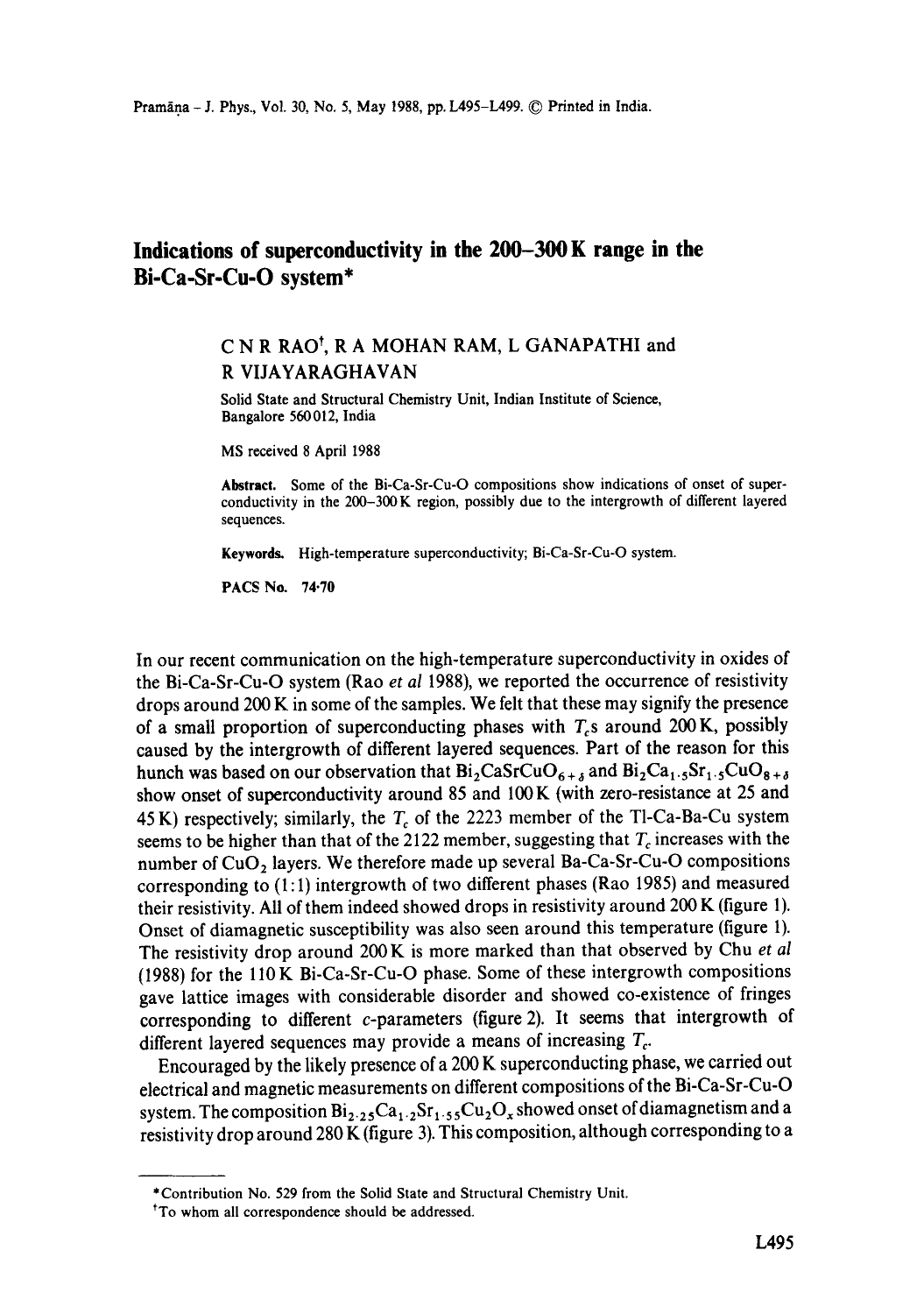

**Figure 1. Resistivity data of some compositions of the Bi-Ca-Sr-Cu-O system. Inset shows susceptibility behaviour of the 4234 oxide. Repeated cycling does not affect the 200 K feature.** 

mixture, frequently showed unusual electron diffraction patterns due to supercell formation along the  $a$  and  $b$  directions; the corresponding lattice image showed  $90^\circ$ microdomains (figure 4). Similar patterns were also found in some of the "intergrowth" compositions (e.g. 4233).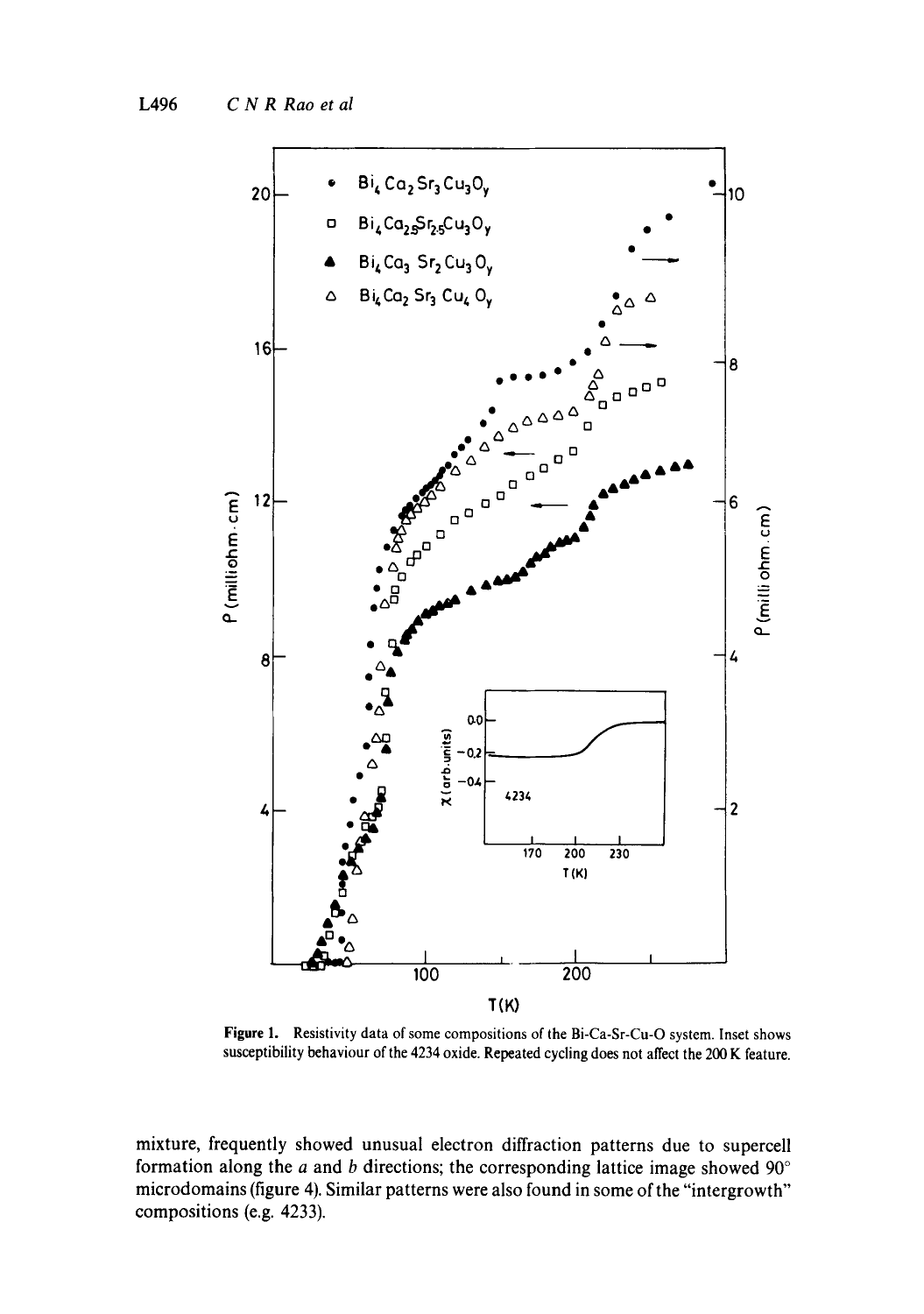

Figure 2. Lattice image of the 4234 oxide.



**Figure 3.** Resistivity data of two different samples of  $Bi_{2.25}Ca_{1.2}Sr_{1.55}Cu_2O_x$ . Inset shows susceptibility behaviour of one of the samples. Cycling had no effect on the 280 K feature.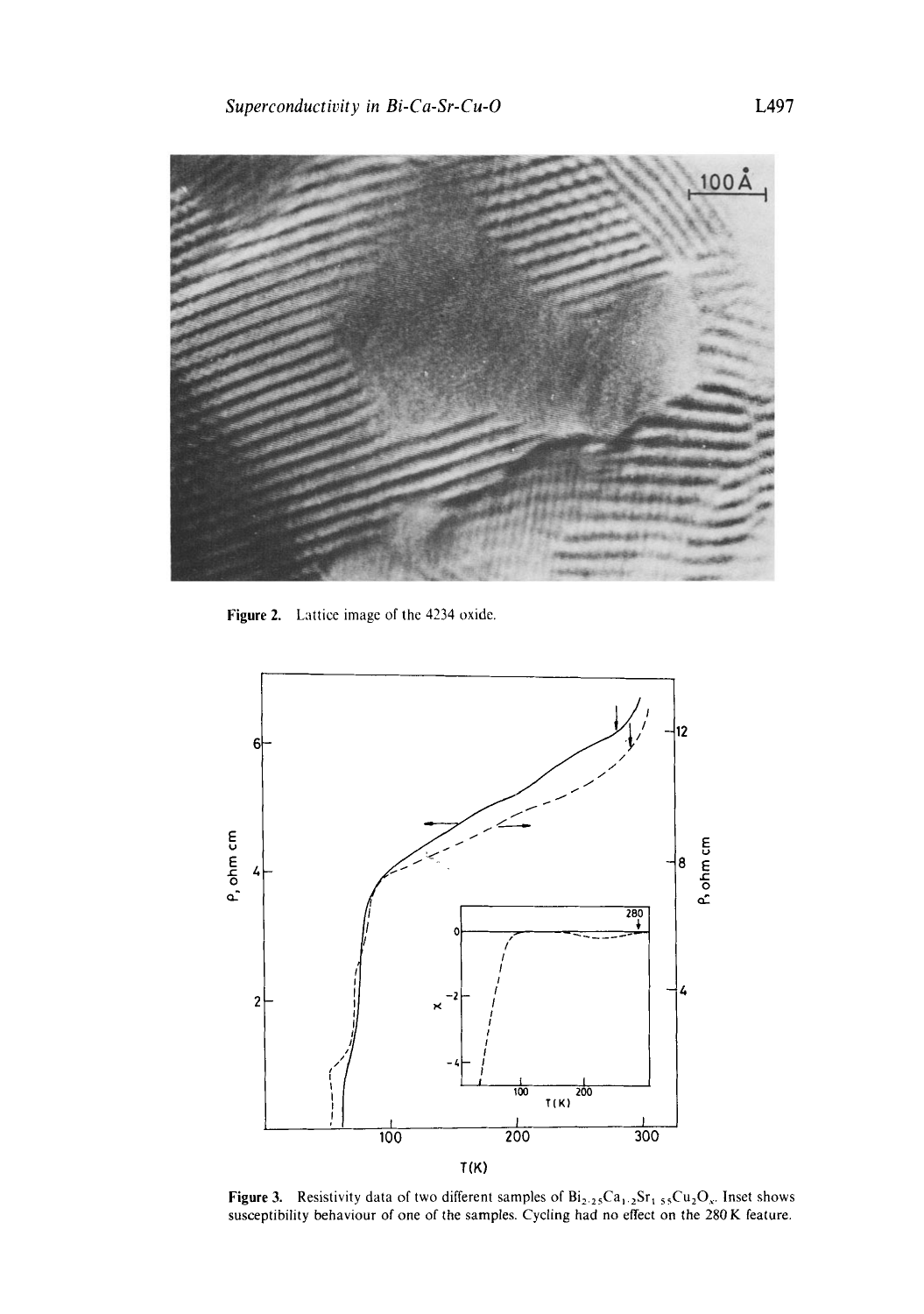

Figure 4. Electron diffraction pattern showing a supercell and lattice image showing 90 microdomains (electron beam along the c-axis).



Figure 5. Electron diffraction pattern showing a supercell along the b-axis (electron beam along the c-axis).